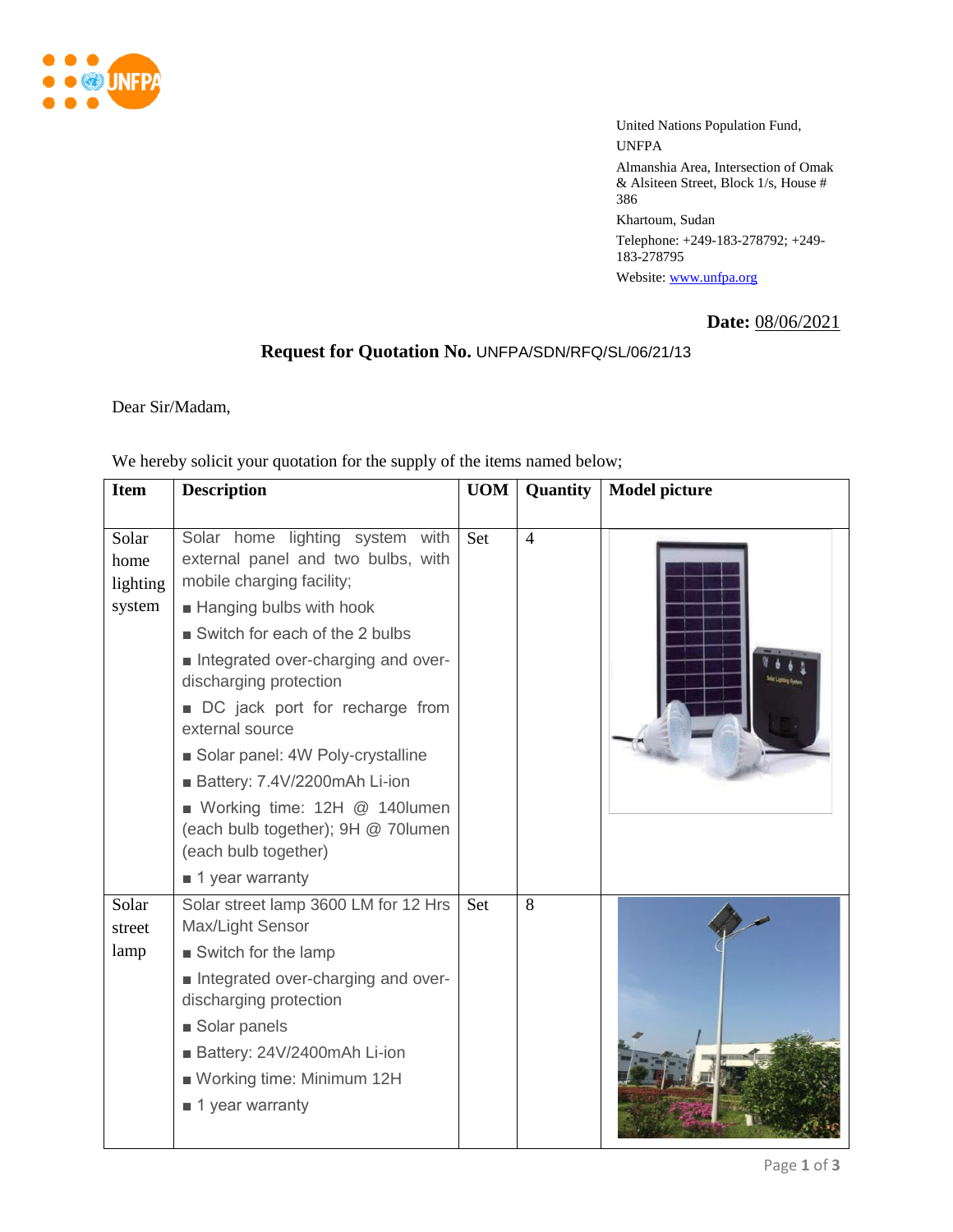

The goods are to be delivered maximum in Five days upon issuing of PO. The quotation shall be valid at least for 3 months after the closing date.

If you are interested in submitting a quotation for these items, kindly fill in the attached Quotation Form and send by email to the address indicated below: [sudan.office@unfpa.org.](mailto:sudan.office@unfpa.org)

All prices shall be quoted in Sudanese Pound (SDG) or US Dollars (USD). Conversion of currency into the UNFPA preferred currency shall be based only on UN Operational Exchange Rate prevailing at the time of competition deadline, which can be checked at [http://treasury.un.org/operationalrates.](http://treasury.un.org/operationalrates)

The currency of payment can be US Dollar (USD) or Sudanese Pound (SDG). If payment is executed in US Dollar (USD), it is the Bidder's responsibility to own a bank account in US Dollar (USD) registered in the name of the company and be authorized to receive electronic transfer (EFT) in US Dollar (USD).

Your earliest response to this query would be highly appreciated, but not later than Sunday 13/06/21, 16.00 pm Sudan Local time.

Note: Current UNFPA supplier policies apply to this solicitation and can be found at: [http://www.unfpa.org/suppliers.](http://www.unfpa.org/suppliers)

Best regards,

Name of Contact Person in UNFPA: Abeer Mohamed Tel. No. 0912915951 Email: [abemohamed@unfpa.org](mailto:abemohamed@unfpa.org)